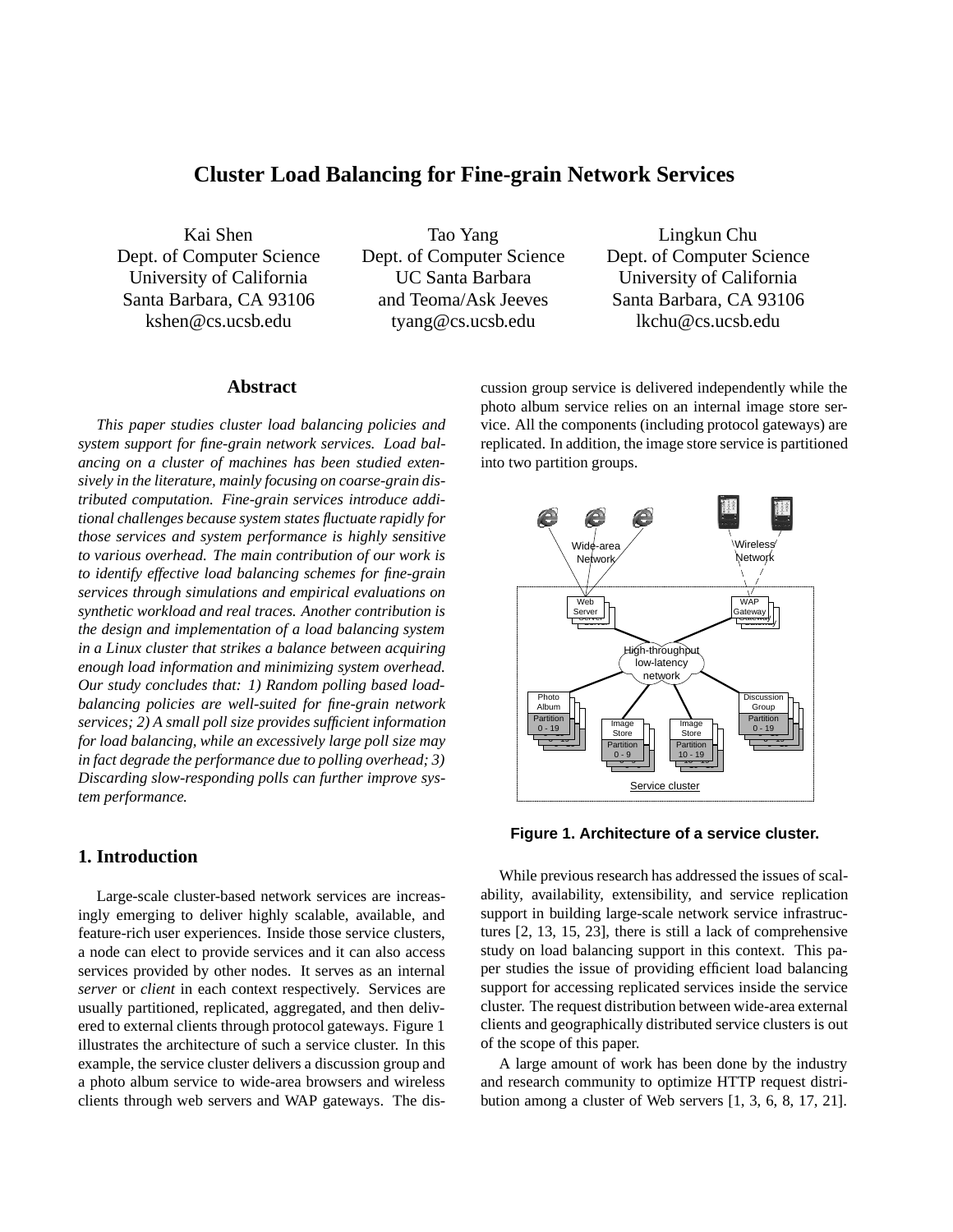Most load balancing policies proposed in such a context rely on the premise that all network packets go through a single front-end dispatcher or a TCP-aware (layer 4 or above) switch so that TCP level connection-based statistics can be accurately maintained. In contrast, clients and servers inside the service cluster are often connected by high-throughput, low-latency Ethernet (layer 2) or IP (layer 3) switches, which do not provide any TCP level traffic statistics. This constraint calls for more complex load information dissemination schemes.

Previous research has proposed and evaluated various load balancing policies for cluster-based distributed systems [5, 7, 9, 14, 19, 20, 24, 25]. Load balancing techniques in these studies are valuable in general, but not all of them can be applied for cluster-based network services. This is because they focus on coarse-grain computation and often ignore fine-grain jobs by simply processing them locally. For example, the job trace used in a previous tracedriven simulation study has a mean job execution time of 1.492 seconds [25]. In the context of network services, with the trend towards delivering more feature-rich services in real time, large number of fine-grain sub-services need to be aggregated within a short period of time. For example, a distributed hash table lookup for keyword search usually only takes a couple of milliseconds. Fine-grain services introduce additional challenges because server workload can fluctuate rapidly for those services. The results from previous simulation studies for load balancing may not be valid because fine-grain services are sensitive to various system overhead which is hard to accurately capture in simulations. In recognizing this limitation, we developed a prototype implementation based on a clustering infrastructure and conducted evaluations on a Linux cluster. Overall, our evaluation methodology is based on simulations as well as experiments with a prototype implementation.

The rest of this paper is organized as follows. Section 1.1 describes the service traces and synthetic workloads that are used in this paper. Section 2 presents our simulation studies on load balancing policies and the impact of various parameters. Section 3 describes a prototype system implementation in a Linux cluster with a proposed optimization. Section 4 evaluates the performance of this prototype system. Section 5 discusses related work and Section 6 concludes the paper.

# **1.1. Evaluation Workload**

We collected the traces of two internal service cluster components from search engine *Teoma* [4] and their statistics are listed in Table 1. Both traces were collected across an one-week time span in late July 2001. One of the services provides the translation between query words and their internal representations. The other service supports a similar translation for Web page descriptions. Both services allow multiple translations in one access. The first trace has a mean service time of 22.2 ms and we call it the Fine-Grain trace. The second trace has a mean service time of 208.9 ms and we call it the Medium-Grain trace. We use a peak time portion (early afternoon hours of three consecutive weekdays) from each trace in our study. Most system resources are well under-utilized during non-peak times, therefore load balancing is less critical during those times. Note that the arrival intervals of those two traces may be scaled when necessary to generate workloads at various demand levels during our evaluation.

In addition to the traces, we also include a synthetic workload with Poisson process arrivals and exponentially distributed service times. We call this workload Poisson/Exp in the rest of this paper. Several previous studies on Internet connections and workstation clusters suggested that both the inter-arrival time distribution and the service time distribution exhibit high variance, thus are better modeled by Lognormal, Weibull, or Pareto distributions [10, 16]. We choose Poisson/Exp workload in our study for the following reasons. First, we believe the peak time arrival process is less bursty than the arrival process over a long period of time. Secondly, the service time distribution tends to have a low variance for services of the same type. In fact, Table 1 shows that those distributions in our traces have even lower variance than an exponentially distributed sample would have.

# **2. Simulation Studies**

In this section, we present the results of our simulation studies. We confine our study on fully distributed load balancing policies that do not contain any single point of failure because high availability is essential in building largescale network service infrastructure. We will first examine the load information inaccuracy caused by its dissemination delay. This delay is generally insignificant for coarse-grain jobs but it can be critical for fine-grain services. We will then move on to study two distributed load balancing policies: 1) the *broadcast* policy in which load information is propagated through server-initiated pushing; and 2) the *random polling* policy in which load information is propagated through client-initiated pulling. We choose them because they represent two broad categories of policies in terms of how load information is propagated from the servers to the clients. In addition, they are both shown to be competitive in a previous trace-driven simulation study [25].

In our simulation model, each server contains a nonpreemptive processing unit and a FIFO service queue. The network latency of sending a service request and receiving a service response is set to be half a TCP roundtrip latency with connection setup and teardown, which is measured at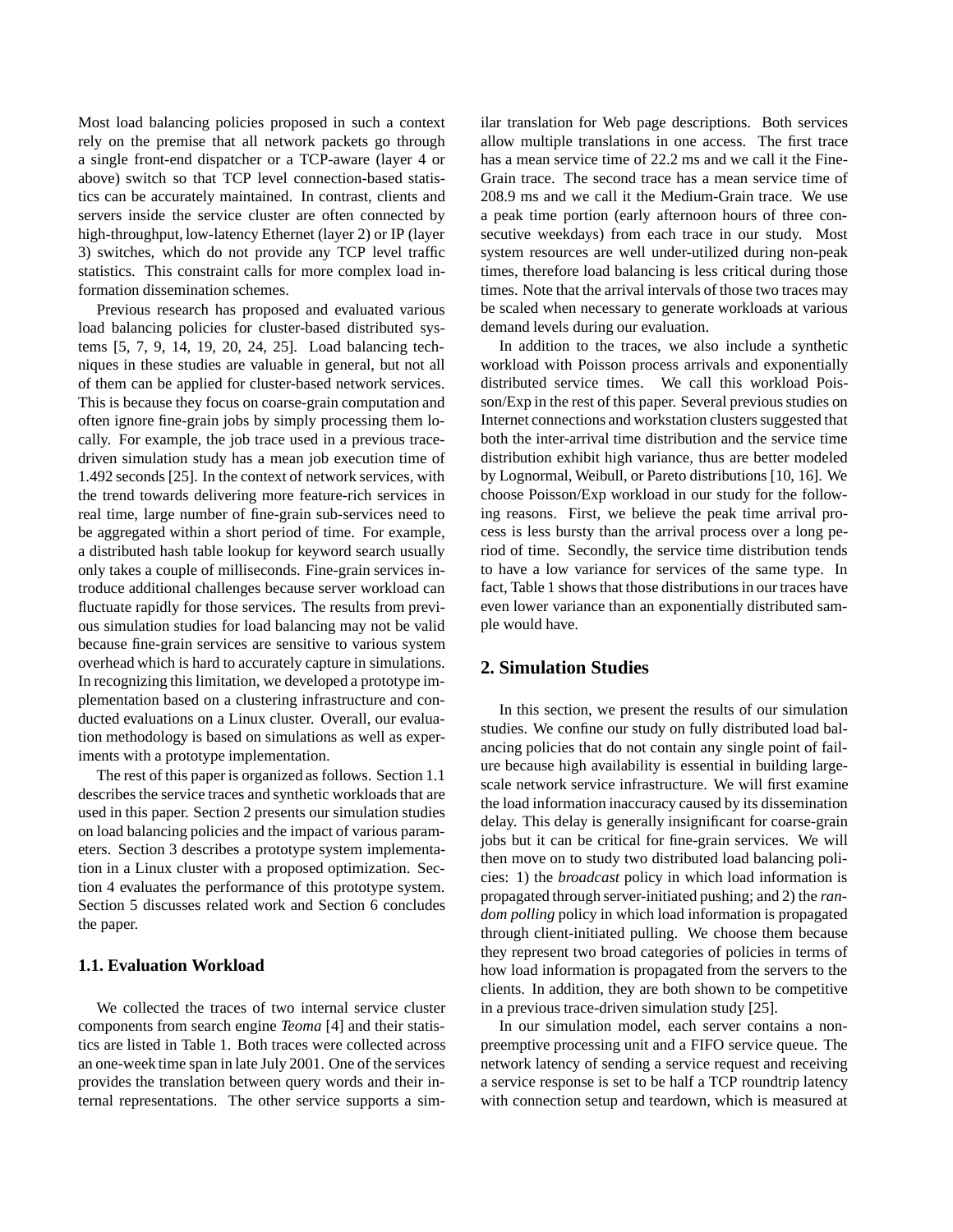|                                                      | Number of accesses |              | Arrival interval               |         | Service time |                    |
|------------------------------------------------------|--------------------|--------------|--------------------------------|---------|--------------|--------------------|
| Workload                                             | Total              | Peak portion | Mean                           | Std-dev |              | Mean Std-dev       |
| $\parallel$ Medium-Grain trace $\parallel$ 1,055,359 |                    | 126.518      | $341.5$ ms $\frac{1321.1}{20}$ |         | 208.9ms      | $62.9$ ms          |
| ll Fine-Grain trace                                  | 1,171,838          | 98.933       | 436.7ms                        | 349.4ms | 22.2ms       | 10.0 <sub>ms</sub> |

**Table 1. Statistics of evaluation traces.**

516 us in a switched 100 Mb/s Linux cluster.

We choose the mean service response time as the *performance index* to measure and compare the effectiveness of various policies. We believe this is a better choice than system throughput for evaluating load balancing policies because system throughput is tightly related to the admission control, which is beyond the scope of this paper.

#### **2.1. Accuracy of Load Information**

Almost all load balancing policies use some sort of *load index*es to measure server load levels. Prior studies have suggested a linear combination of the resource queue lengths can be an excellent predictor of service response time [11, 24]. We use the total number of active service accesses, i.e. the queue length, on each server as the server load index. In most distributed policies, load indexes are typically propagated from server side to client side in some way and then each client uses acquired information to direct service accesses to lightly loaded servers. Accuracy of the load index is crucial for clients to make effective load balancing decision. However, the load index tends to be stale due to the delay between the moment it is being measured at the server and the moment it is being used at the client. We define the *load index inaccuracy* for a certain delay  $\Delta t$  as the statistical mean of the queue length difference measured at arbitrary time t and  $t + \Delta t$ . Figure 2 illustrates the impact of this delay (normalized to mean service time) on the load index inaccuracy for a single server through simulations on all three workloads. We also show the upperbound for Poisson/Exp in a straight line. With the assumption that the inaccuracy monotonically increases with the increase of  $\Delta t$ , the upperbound is the statistical mean of the queue length difference measured at any two arbitrary time  $t_1$  and  $t_2$ . Let term  $\rho$  be defined as the mean service time divided by the mean arrival interval, which reflects the level of server load. For a Poisson/Exp workload, since the limiting probability that a single server system has a queue length of  $k$  is  $(1 - \rho)\rho^k$  [18], the upperbound can be calculated as:

$$
\sum_{i,j=0}^{\infty} (1-\rho)^2 \rho^{i+j} |i-j| = \frac{2\rho}{1-\rho^2}
$$
 (1)

The detailed calculation can be found in a technical report [22].



**Figure 2. Impact of delay on load index inaccuracy with 1 server (simulation).**

When the server is moderately busy (50%), the load index inaccuracy quickly reaches the upperbound (1.33 for Poisson/Exp) when delay increases, but the inaccuracy is moderate even under high delay. This means a random approach is likely to work well when servers are only moderately busy and fancier policies do not improve much. When the server is very busy (90%), the load index inaccuracy is much more significant and it can cause an error of around 3 in the load index when the delay is around 10 times the mean service time. This analysis reveals that when servers are busy, fine-grain services require small information dissemination delays in order to have accurate load information on the client side.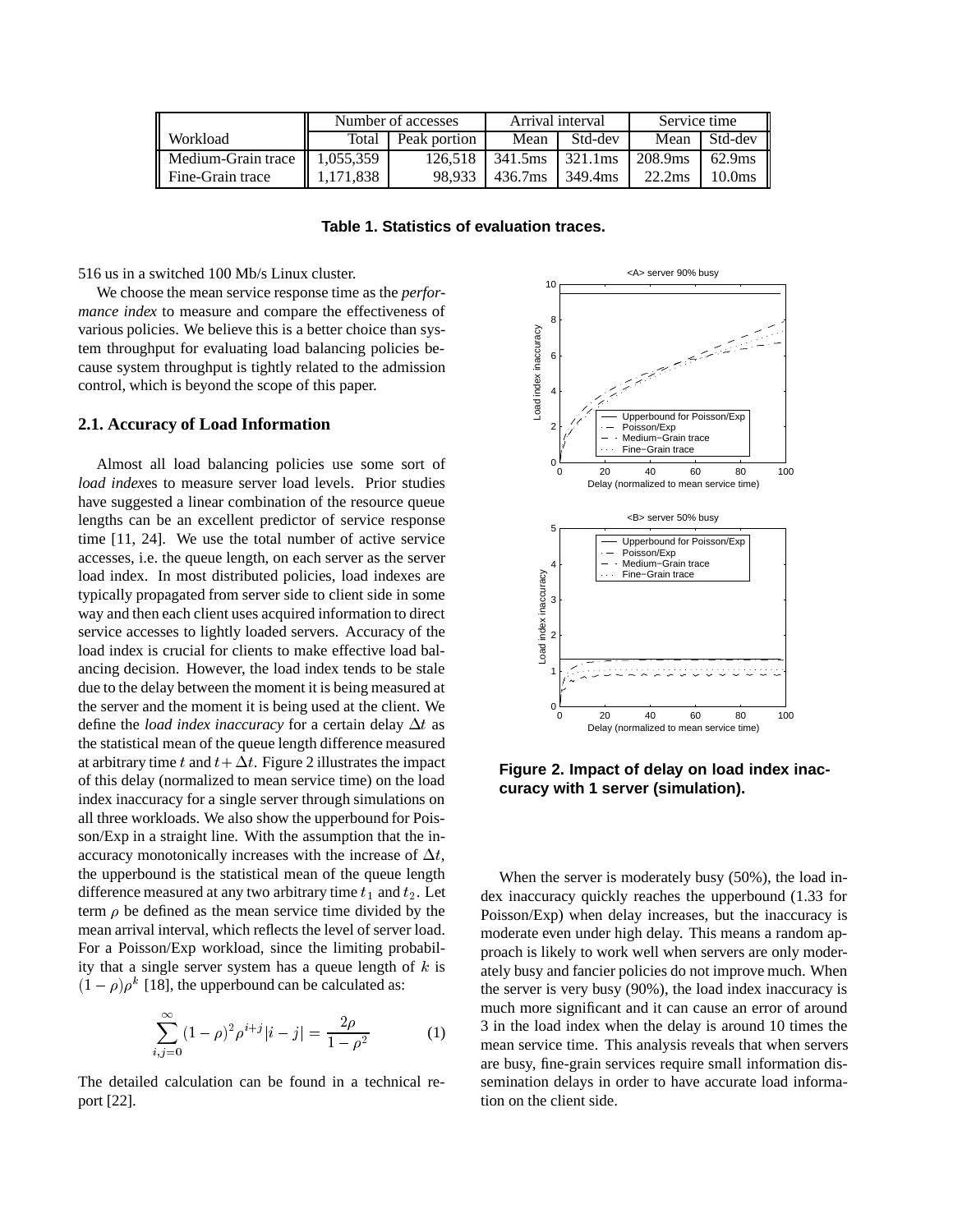#### **2.2. Broadcast Policy**

In the broadcast policy, an agent is deployed at each server which collects the server load information and announces it through a broadcast channel at various intervals. It is important to have non-fixed broadcast intervals to avoid the system self-synchronization [12]. The intervals we use are evenly distributed between 0.5 and 1.5 times the mean value. Each client listens at this broadcast channel and maintains the server load information locally. Then every service request is made to a server with the lightest workload. Since the server load information maintained at the client side is acquired through periodical server broadcasts, this information becomes stale between consecutive broadcasts and the staleness is in large part determined by the broadcast frequency. Figure 3 illustrates the impact of broadcast frequency through simulations. A 50 ms mean service time is used for Poisson/Exp workload. Sixteen servers are used in the simulation. The mean response time shown in Figure 3 is normalized to the mean response time under an *ideal* approach, in which all server load indices can be accurately acquired on the client side free-of-cost whenever a service request is to be made.



**Figure 3. Impact of broadcast frequency with 16 servers (simulation).**

When servers are 90% busy, we observe that the performance for broadcast policy with 1 second mean broadcast interval could be an order of magnitude slower than the ideal scenario for fine-grain services (Poisson/Exp and Fine-Grain trace). The degradation is less severe (up to 3 times) when servers are 50% busy, but it is still significant. This problem is mainly caused by the staleness of load information due to low broadcast frequency. But we also want to emphasize that the staleness is severely aggravated by the *flocking* effect of the broadcast policy, i.e. all service requests tend to flock to a single server (the one with the lowest perceived queue length) between consecutive broadcasts. The performance under low broadcast interval, e.g. interval 31.25 ms is close to the ideal scenario. However, we believe the overhead will be prohibitive under such high frequency, e.g. a sixteen server system with 31.25 ms mean broadcast interval will force each client to process a broadcast message every 2 ms.

#### **2.3. Random Polling Policy**

For every service access, the random polling policy requires a client to randomly poll several servers for load information and then direct the service access to the most lightly loaded server according to the polling results. An important parameter for a random polling policy is the poll size. Mitzenmacher demonstrated through analytical models that a poll size of two leads to an exponential improvement over pure random policy, but a poll size larger than two leads to much less substantial additional improvement [20]. Figure 4 illustrates our simulation results on the impact of poll size using all three workloads. Policies with the poll size of 2, 3, 4, and 8 are compared with the random and ideal approach in a sixteen server system. A 50 ms mean service time is used for Poisson/Exp workload.

This result basically confirms Mitzenmacher's analytical results in the sense that a poll size of two performs significantly better than a pure random policy while a larger poll size does not provide much additional benefit. Our simulation also suggests that this result is consistent across all service granularity and all server load level, which makes it a very robust policy. We believe the random polling policy is well-suited for fine-grain services because the just-in-time polling always guarantees very little staleness on the load information.

#### **2.4. Summary of Simulation Studies**

First, our simulation study shows that a long delay between the load index measurement time at the server and its time of usage at the client can yield significant inaccuracy. This load index inaccuracy tends to be more severe for finer-grain services and busier servers. Then we go on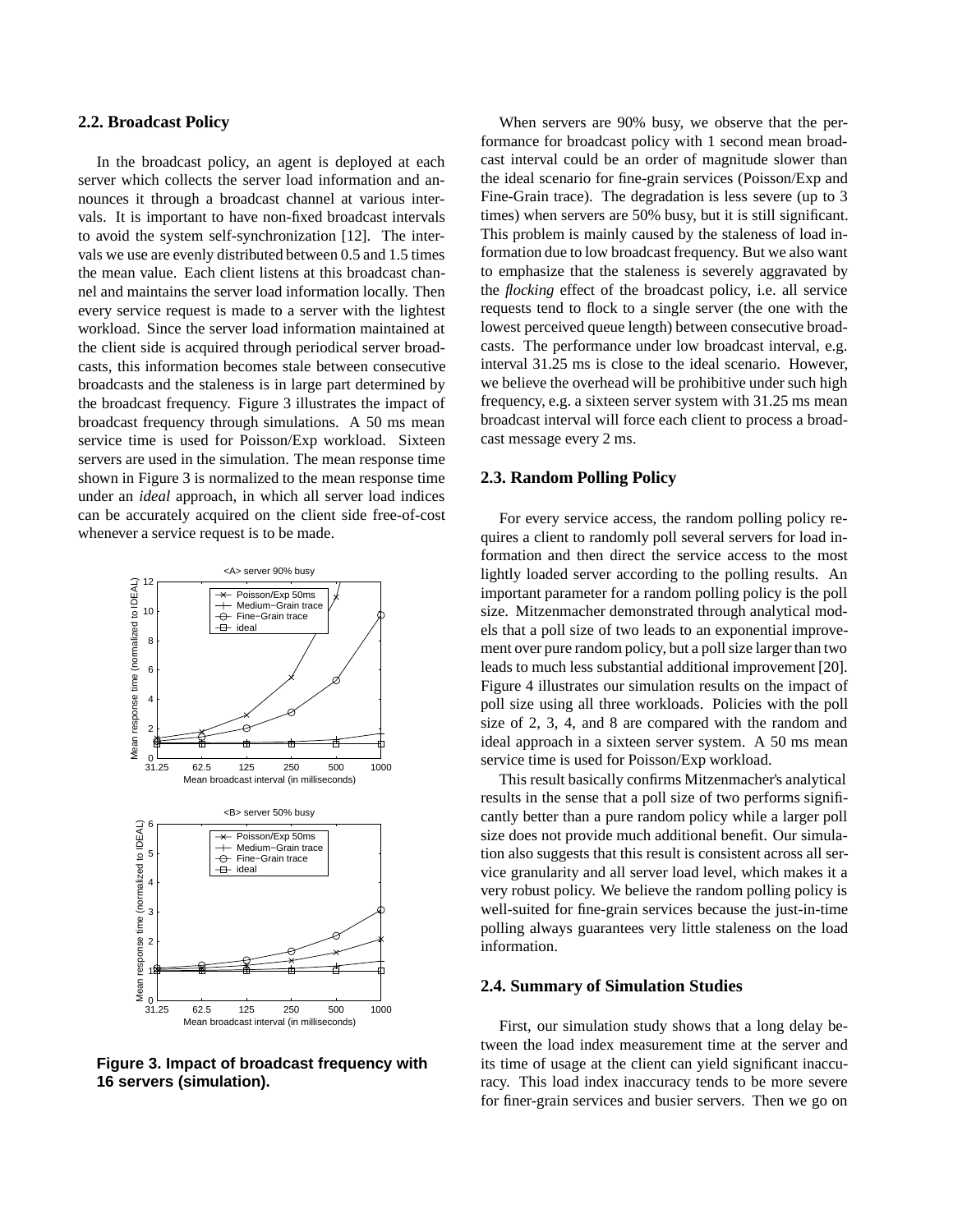

**Figure 4. Impact of poll size with 16 servers (simulation).**

to study two representative policies, broadcast and random polling. Our results show that random polling based load balancing policies deliver competitive performance across all service granularities and all server load levels. In particular, the policy with a poll size of two already delivers competitive performance with the ideal scenario. As for the broadcast policy, we identify the difficulty of choosing a proper broadcast frequency for fine-grain services. A low broadcast frequency results in severe load index inaccuracy, and in turn degrades the system performance significantly. A high broadcast frequency, on the other hand, introduces high broadcast overhead. Ideally, the broadcast frequency should linearly scale with the system load level to cope with rapid system state fluctuation. This creates a scalability problem because the number of messages under a broadcast policy would linearly scale with three factors: 1) the system load level; 2) the number of servers; and 3) the number of clients. In contrast, the number of messages under the random polling policy only scale with the server load level and the number of servers.

## **3. Prototype Design and Implementation**

We have developed a prototype implementation of the random polling policy on top of a cluster-based service infrastructure. The simulation results in Section 2 favor random polling policy so strongly that we do not consider the broadcast policy in the prototype system.

#### **3.1. System Architecture**

This implementation is a continuation of our previous work on *Neptune*, a cluster-based infrastructure for aggregating and replicating partitionable network services [23]. Neptune allows services ranging from read-only to frequently updated be replicated and aggregated in a cluster environment. Neptune encapsulates an application-level network service through a service access interface which contains several RPC-like access methods. Each service access through one of these methods can be fulfilled exclusively on one data partition. We employ a flat architecture in constructing the service network infrastructure. A node can elect to provide services and it can also access services provided by other nodes. It serves as an internal *server* or *client* in each context respectively. Each node, when elects to provide services, maintains a service queue and a worker thread pool. The size of the thread pool is chosen to strike the best balance between concurrency and efficiency.

Conceptually, for each service access, the client first acquires the set of available server nodes through a *service availability subsystem*. Then it chooses one node from the available set through a *load balancing subsystem* before sending the service request. Our service availability subsystem is based on a well-known publish/subscribe channel, which can be implemented using IP multicast or a highly available well-known central directory. Each cluster node can elect to provide services through repeatedly publishing the service type, the data partitions it hosts, and the access interface. Published information is kept as soft state in the channel such that it has to be refreshed frequently to stay alive. Each client node subscribes to this well-known channel and maintains a service/partition mapping table.

We implemented a random polling policy for the load balancing subsystem. On the server side, we augmented each node to respond to *load inquiry* requests. For each service access, the client randomly chooses a certain number of servers out of the available set returned from the service availability subsystem. Then it sends out load inquiry requests to those servers through connected UDP sockets and asynchronously collects the responses using select system call.

Figure 5 illustrates the client/server architecture in our service infrastructure. Overall, both subsystems employ a loosely-connected and flat architecture which allows the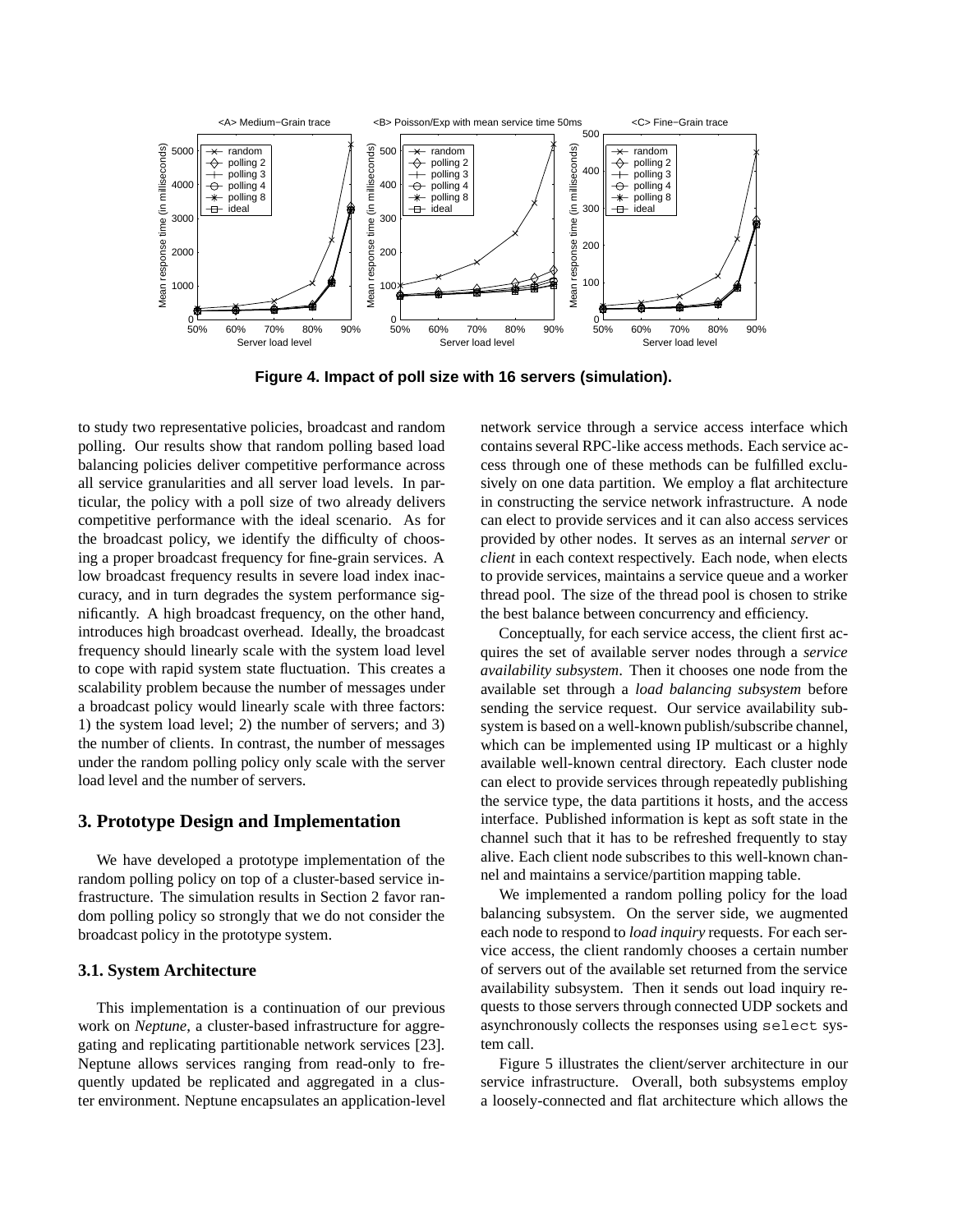

**Figure 5. The client/server architecture in our service infrastructure.**

service infrastructure to operate smoothly in the presence of transient failures and service evolution.

# **3.2. Discarding Slow-responding Polls**

On top of the basic random polling implementation, we also made an enhancement by discarding slow-responding polls. Through a ping-pong test on two idle machines in our Linux cluster, we measured that a UDP roundtrip cost is around 290 us. However, it may take much longer than that for a busy server to respond a UDP request. We profiled a typical run under a poll size of 3, a server load index of 90%, and 16 server nodes. The profiling shows that 8.1% of the polls are not completed within 10 ms and 5.6% of them are not completed within 20 ms. With this in mind, we enhanced the basic polling policy by discarding polls not responded within 10 ms. Intuitively, this results in a tradeoff between consuming less polling time and acquiring more load information. However, we also realize that long polls result in inaccurate load information due to long delay. Discarding those long polls can avoid using stale load information, which is an additional advantage. And this tends to be more substantial for fine-grain services.

# **4. Experimental Evaluations**

All the evaluations in this section were conducted on a rack-mounted Linux cluster with around 30 dual 400 Mhz Pentium II nodes, each of which contains either 512 MB or 1 GB memory. Each node runs Linux 2.2.15 and has two 100 Mb/s Ethernet interfaces. The cluster is connected by a Lucent P550 Ethernet switch with 22 Gb/s backplane bandwidth. All the experiments presented in this section use 16 server nodes and up to 6 client nodes.

Due to various system overhead, we notice that the server load level cannot simply be the mean service time divided by the mean arrival interval. For each workload on a singleserver setting, we consider the server reach full load (100%) when around 98% of client requests were successfully completed within two seconds. Then we use this as the basis to calculate the client request rate for various server load levels. The service processing on the server side is emulated using a CPU-spinning microbenchmark that consumes the same amount of CPU time as the intended service time. The ideal scenario in our simulation study is achieved when all server load indices can be accurately acquired on the client side free-of-cost whenever a service request is to be made. For the purpose of comparison, we emulate a corresponding ideal scenario in the evaluations of our prototype implementation. This is achieved through a centralized load index manager which keeps track of all server load indices. Each client contacts the load index manager whenever a service access is to be made. The load index manager returns the server with the shortest service queue and increments that queue length by one. Upon finishing one service access, each client is required to contact the load index manager again so that the corresponding server queue length can be properly decremented. This approach closely emulates the actual ideal scenario with a delay of around one TCP roundtrip without connection setup and teardown (around 339 us in our Linux cluster).

## **4.1. Evaluation on Poll Size**

Figure 6 shows our experimental results on the impact of poll size using all three workloads. We observe that the results for Medium-Grain trace and Poisson/Exp workload largely confirm the simulation results in Section 2. However, for the Fine-Grain trace with very fine-grain service accesses, we notice that a poll size of 8 exhibits far worse performance than policies with smaller poll sizes and it is even slightly worse than the pure random policy. This is caused by excessive polling overhead coming from two sources: 1) longer polling delays resulted from larger poll size; 2) less accurate server load index due to longer polling delay. And those overheads are more severe for fine-grain services. Our conclusion is that a small poll size (e.g. 2 or 3) provides sufficient information for load balancing. And an excessively large poll size may even degrade the performance due to polling overhead, especially for fine-grain services.

## **4.2. Improvement of Discarding Slow-responding Polls**

Table 2 shows the overall improvement and the improvement excluding polling time for discarding slow-responding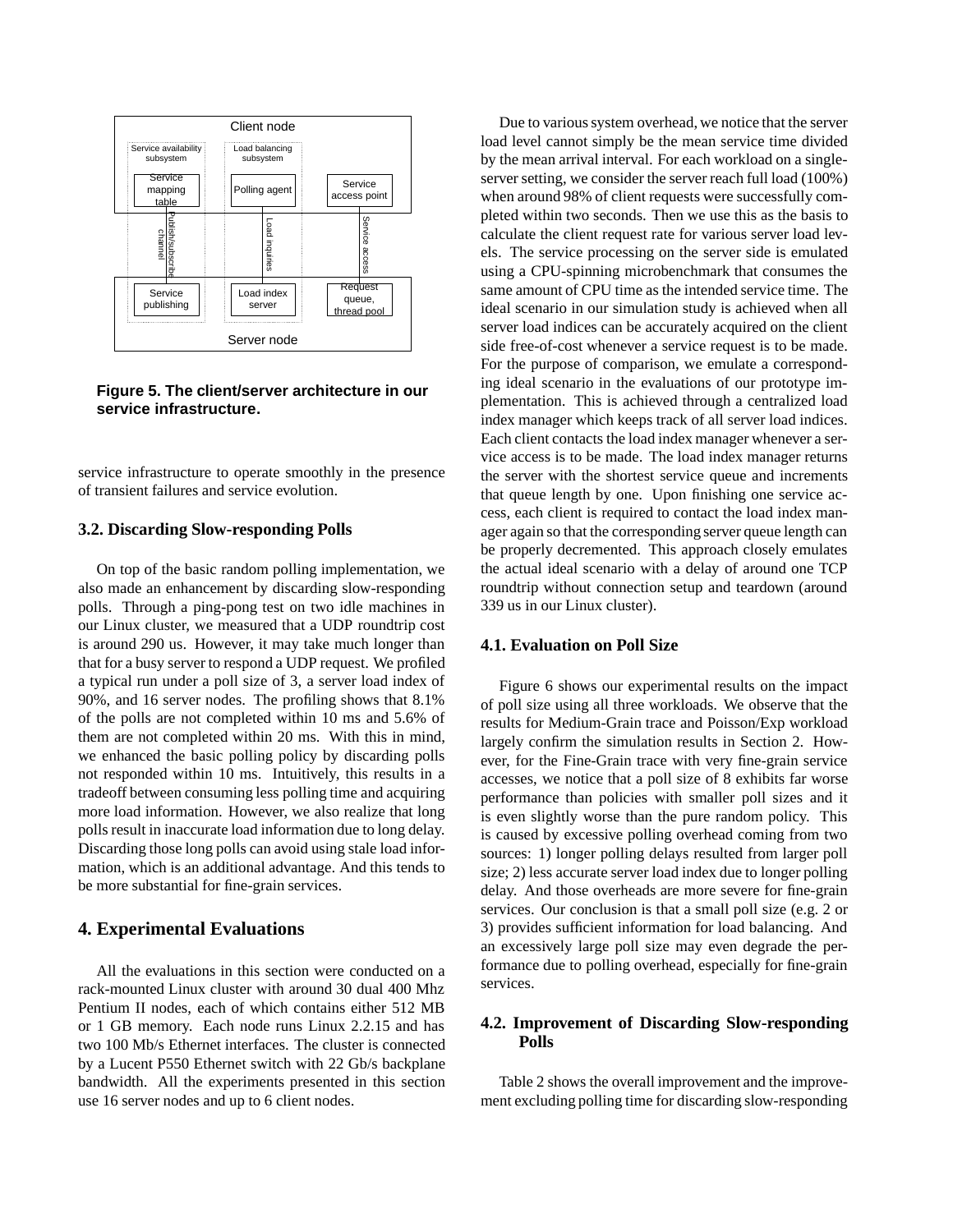

**Figure 6. Impact of poll size based on a prototype implementation with 16 servers.**

|              |                     | Mean response time  | Improvement   |  |
|--------------|---------------------|---------------------|---------------|--|
| Workload     | (mean polling time) |                     | (Excl.        |  |
|              | Original            | Optimized           | polling time) |  |
| Medium-Grain | 282.1 <sub>ms</sub> | 283.1 <sub>ms</sub> | $-0.4%$       |  |
| trace        | (2.6ms)             | (1.0ms)             | $(-0.9\%)$    |  |
| Poisson/Exp  | 81.8ms              | 79.2ms              | 3.2%          |  |
|              | (2.7ms)             | (1.1ms)             | $(1.2\%)$     |  |
| Fine-Grain   | 51.6ms              | 47.3 <sub>ms</sub>  | 8.3%          |  |
| trace        | (2.7ms)             | (1.1ms)             | $(5.2\%)$     |  |

## **Table 2. Performance improvement of discarding slow-responding polls with poll size 3 and server 90% busy.**

polls. The experiments are conducted with a poll size of 3 and a server load index of 90%. The experiment on Medium-Grain trace shows a slight performance degradation due to the loss of load information. However, the results on both Fine-Grain trace and Poisson/Exp workload exhibit sizable improvement in addition to the reduction of polling time and this additional improvement is a result of avoiding the use of stale load information. Overall, the enhancement of discarding slow-responding polls can improve the load balancing performance by up to 8.3%. Note that the performance results shown in Figure 6 are not with discarding slow-responding polls.

# **5. Related Work**

This work is a continuation of our previous research on Neptune: a cluster-based infrastructure for aggregating and replicating partitionable network services [23]. Closely related to a group of work on building large-scale network services in cluster environments [13, 15], Neptune provides a scalable, available, and extensible service infrastructure through service partitioning, replication, and aggregation. The load balancing study in this paper complements these service infrastructure work by providing efficient load balancing support suitable for all service granularities.

A large body of work has been done to optimize HTTP request distribution among a cluster of Web servers [1, 3, 6, 8, 17, 21]. Most load balancing policies proposed in such a context rely on the premise that all network packets go through a single front-end dispatcher or a TCP-aware (layer 4 or above) switch so that TCP level connectionbased statistics can be accurately maintained. However, clients and servers inside the service cluster are often connected by high-throughput, low-latency Ethernet (layer 2) or IP (layer 3) switches, which do not provide any TCP level traffic statistics. Our study in this paper shows that an optimized random polling policy that does not require centralized statistics can deliver competitive performance based on a prototype implementation on a Linux cluster.

Previous research has proposed and evaluated various load balancing policies for cluster-based distributed systems [7, 9, 14, 19, 20, 24, 25]. Those studies mostly deal with coarse-grain distributed computation and often ignore fine-grain jobs by simply processing them locally. We put our focus on fine-grain network services by examining the sensitivity of the load information dissemination delay and its overhead. Both are minor issues for coarse-grain jobs but they are critical for fine-grain services.

A recent study shows that network servers based on Virtual Interface (VI) Architecture provide significant performance benefits over standard server networking interfaces [8]. Generally the advance in network performance improves the effectiveness of all load balancing policies. In particular, such an advance has certain impact on our results. First, a high-performance network layer may allow efficient and high frequency server broadcasts, which improves the feasibility of the broadcast policy. Secondly, a